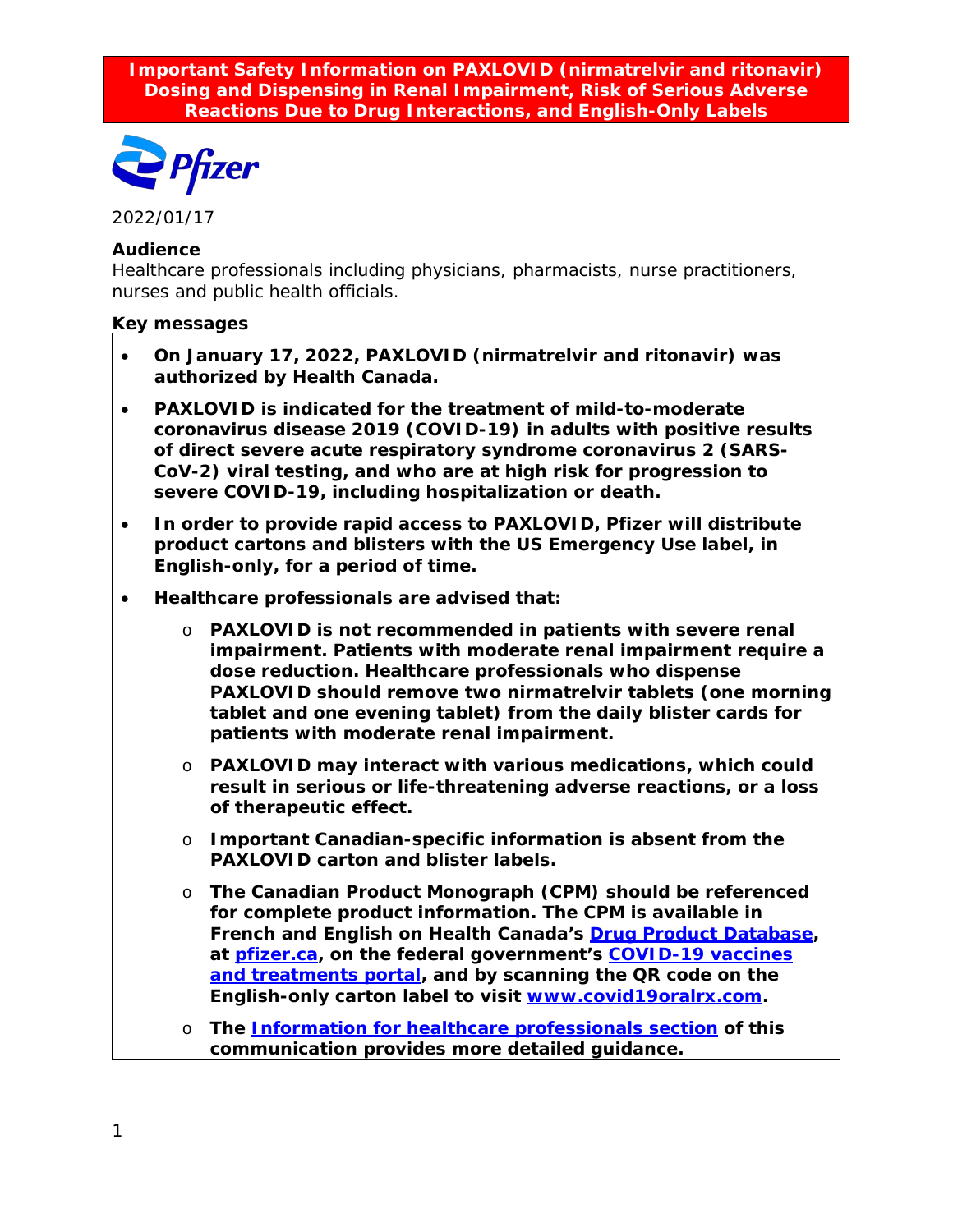# **What is the issue?**

PAXLOVID (nirmatrelvir and ritonavir) was authorized by Health Canada on January 17, 2022. PAXLOVID is not recommended in patients with severe renal impairment and requires a dosage reduction in patients with moderate renal impairment. PAXLOVID may also interact with various medications, which could result in serious or life-threatening adverse reactions, or a loss of therapeutic effect and possible development of viral resistance. In order to provide rapid access to PAXLOVID, Pfizer will distribute product cartons and blisters labelled in English-only for a period of time. As a result, important Canadian-specific information is absent from these labels.

# **Products affected**

PAXLOVID (150 mg nirmatrelvir; 100 mg ritonavir) co-packaged tablets for oral use. Drug Identification Number (DIN): 02524031

## **Background information**

PAXLOVID is indicated for the treatment of mild-to-moderate coronavirus disease 2019 (COVID-19) in adults with positive results of direct severe acute respiratory syndrome coronavirus 2 (SARS-CoV-2) viral testing, and who are at high risk for progression to severe COVID-19, including hospitalization or death.

PAXLOVID is not authorized for:

- the initiation of treatment in patients requiring hospitalization due to severe or critical COVID-19;
- pre-exposure or post-exposure prophylaxis for prevention of COVID-19;
- use for longer than 5 consecutive days.

To provide earlier access to PAXLOVID in the context of the global pandemic, Pfizer is providing cartons and blisters with the US Emergency Use label. This label is presented in English-only and is missing some important Canadian-specific information normally found on Health Canada approved labels (see the [Information](#page-2-0)  [for healthcare professionals](#page-2-0) section and images in [Appendix A\)](#page-5-0).

Each carton of PAXLOVID contains 30 tablets divided in 5 daily-dose blister cards. Each daily blister card contains 4 nirmatrelvir tablets (150 mg each) and 2 ritonavir tablets (100 mg each), which are separated into morning and evening doses.

## **Information for consumers**

PAXLOVID is used in adults with mild-to-moderate COVID-19 and who are at high risk for getting severe COVID-19, which can result in hospitalization or death.

PAXLOVID is not recommended in patients with severe kidney disease. Patients with moderate kidney disease should talk to their healthcare professional, as they will require a reduced dose.

Various medications may interact with PAXLOVID. Taking PAXLOVID with these medicines may cause serious or life-threatening side effects or affect how PAXLOVID works. Patients should tell their healthcare professional about all the medicines they are taking, including any drugs, vitamins, minerals, natural supplements or alternative medicines.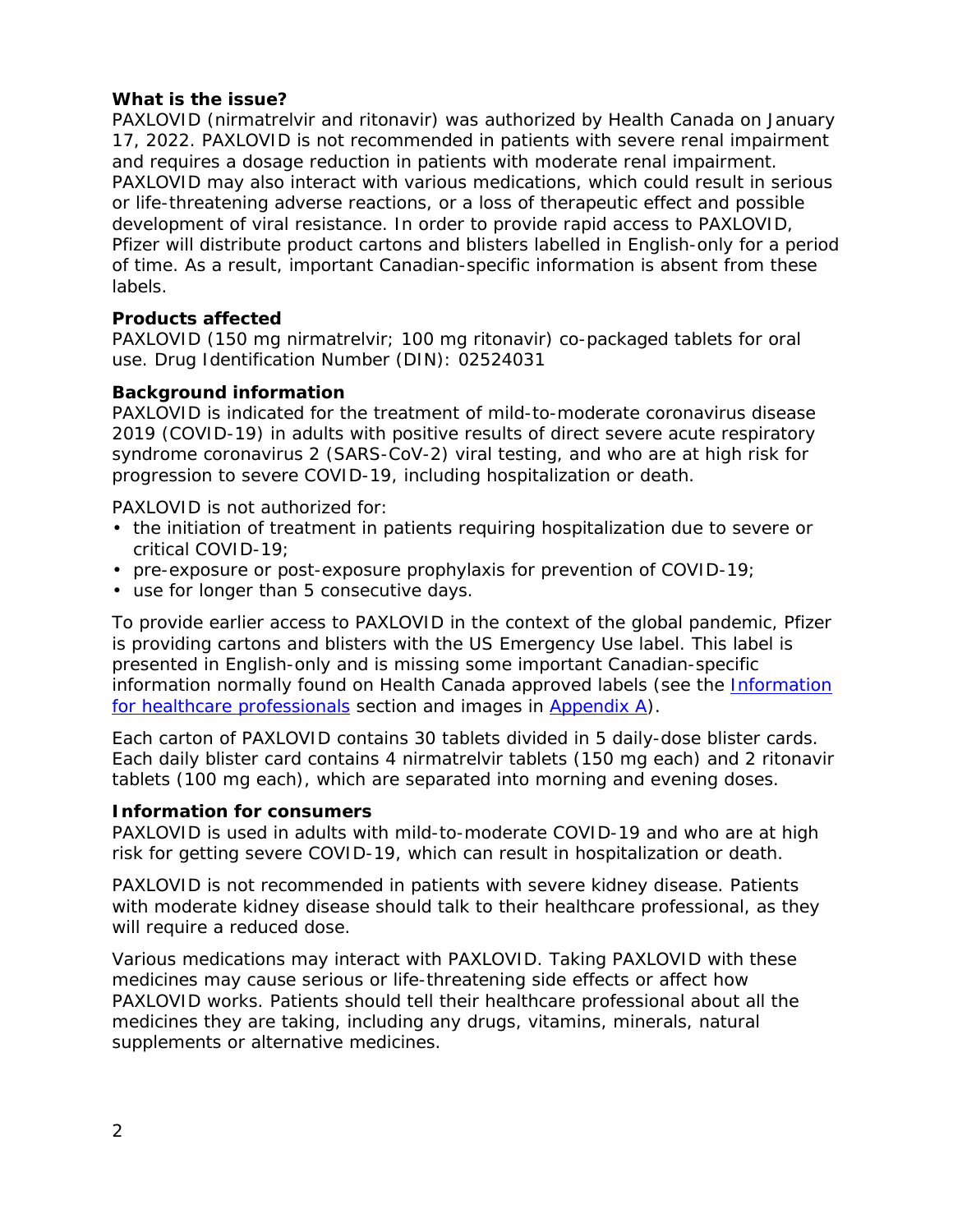# <span id="page-2-0"></span>**Information for healthcare professionals**

Healthcare professionals are advised that:

• **PAXLOVID is not recommended in patients with severe renal impairment. Patients with moderate renal impairment require a dose reduction.** Each daily blister card contains two more nirmatrelvir tablets than are needed for dosing in patients with moderate renal impairment. It is recommended that all prescriptions specify the dose and the number of tablets for each active ingredient as follows:

| $eGFR*$                        | <b>PAXLOVID Dose</b>                            |
|--------------------------------|-------------------------------------------------|
| $\geq 60$ mL/min               | 300 mg nirmatrelvir (two tablets of 150 mg      |
| (normal renal function or mild | each) with 100 mg ritonavir (one tablet of 100  |
| renal impairment)              | mg), taken together twice daily for 5 days.     |
| $≥30$ to <60 mL/min            | 150 mg nirmatrelvir (one tablet of 150 mg) with |
| (moderate renal impairment)    | 100 mg ritonavir (one tablet of 100 mg), taken  |
|                                | together twice daily for 5 days.                |
| $<$ 30 mL/min                  | PAXLOVID is not recommended.                    |
| (severe renal impairment)      |                                                 |

\*eGFR=estimated glomerular filtration rate based on the Chronic Kidney Disease-Epidemiology Collaboration (CKD-EPI) formula

When dispensing PAXLOVID, healthcare professionals should ensure that patients with moderate renal impairment receive additional support and instructions given the risk of dosing errors. This includes removing two nirmatrelvir tablets from daily blister cards (i.e., one of the 150 mg nirmatrelvir tablets from the morning dose and one of the 150 mg nirmatrelvir tablets from the evening dose) prior to dispensing, notifying patients that blister cards have been altered at the pharmacy and counselling patients about renal dosing instructions.

- **PAXLOVID may interact with various medications that could result in serious adverse reactions, including a loss of therapeutic effect.** PAXLOVID, a CYP3A inhibitor, may increase the plasma concentrations of concomitant medications metabolized by CYP3A. The use of concomitant medications that inhibit or induce CYP3A may increase or decrease concentrations of PAXLOVID, respectively. These interactions may lead to serious (and sometimes life-threatening) adverse reactions from greater exposure to concomitant medications or PAXLOVID. These interactions may also lead to a loss of therapeutic effect of PAXLOVID and possible development of viral resistance. Refer to the CPM for more information on potential drug interactions.
- **The following important Canadian-specific information is absent from PAXLOVID carton and blister labels:**
	- o Drug Identification Number (DIN)
	- o drug class
	- o "Pr" (prescription) symbol
	- o name and address of the Canadian importer and distributor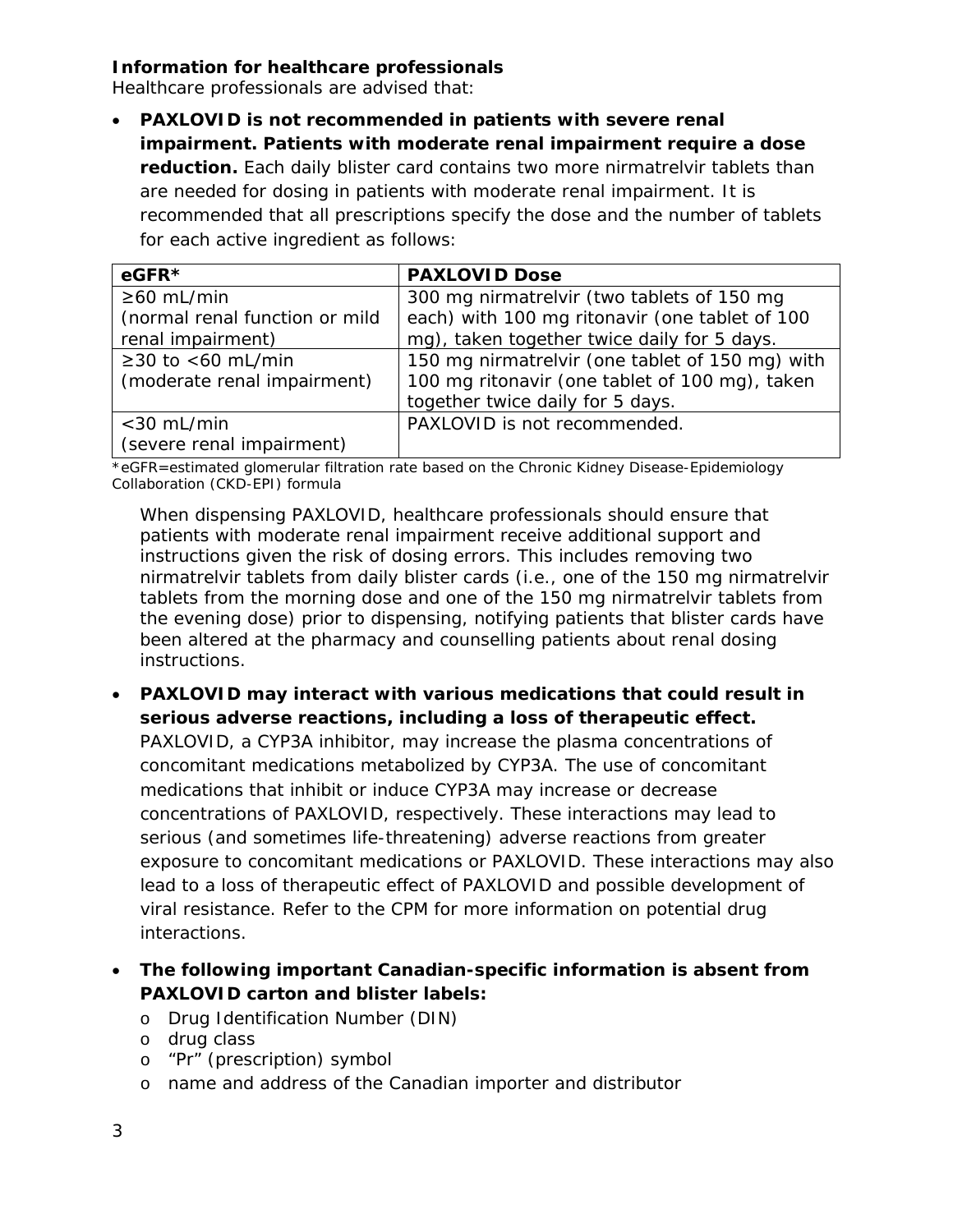- o to keep out of the reach and sight of children
- o all corresponding text in French
- The carton and blister labels include the statement "*For use under Emergency Use Authorization."* The US Food and Drug Administration (FDA) specific information should be disregarded as this is not relevant to the Canadian authorization.
- The CPM should be referenced for complete product information. The CPM is available in French and English on Health Canada's [Drug Product Database,](https://www.canada.ca/en/health-canada/services/drugs-health-products/drug-products/drug-product-database.html) at [pfizer.ca,](https://www.pfizer.ca/) on the federal government's [COVID-19 vaccines and treatments](https://covid-vaccine.canada.ca/)  [portal,](https://covid-vaccine.canada.ca/) and by scanning the QR code on the English-only carton label to visit [www.covid19oralrx.com.](http://www.covid19oralrx.com/)

For any medical questions, contact **Pfizer Canada ULC Medical Information** at [www.pfizermedicalinformation.ca](http://www.pfizermedicalinformation.ca/) or 1-800-463-6001. For any other general inquiries, contact **Pfizer Canada ULC Customer Service** at 1-888-888-9221 or [CANADAPAXLOVIDCS@Pfizer.com.](mailto:CANADAPAXLOVIDCS@Pfizer.com)

#### **Action taken by Health Canada**

On January 17, 2022, PAXLOVID was authorized by Health Canada.

Health Canada is permitting the use of an English-only label that reflects the US label for emergency use for a period of time. Health Canada has imposed terms and conditions requiring Pfizer Canada ULC to provide supplies with Canadian-specific labels as soon as possible.

Health Canada has worked with Pfizer Canada ULC to prepare this alert for PAXLOVID. Health Canada is communicating this important safety information to healthcare professionals and Canadians via the [Recalls and Safety Alerts Database](https://recalls-rappels.canada.ca/en) on the Healthy Canadians Web Site. This communication update will be further distributed through the MedEffect™ e-Notice email notification system, as well as through social media channels, including LinkedIn and Twitter.

## **Report health or safety concerns**

Managing marketed health product-related side effects depends on healthcare professionals and consumers reporting them. Any serious or unexpected side effects in patients receiving PAXLOVID should be reported to Pfizer Canada ULC or Health Canada.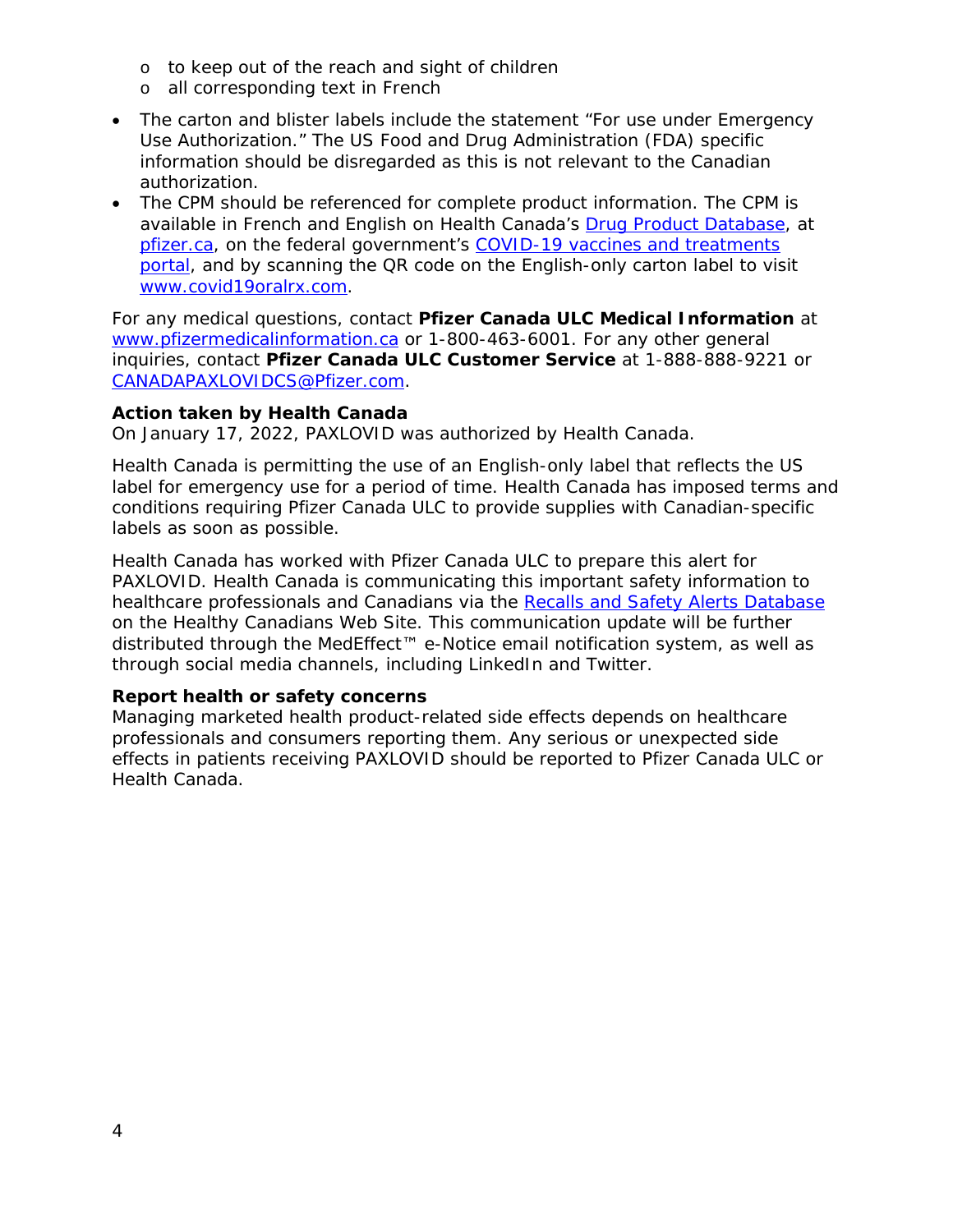## **Pfizer Canada ULC**

17300 Trans-Canada Highway Kirkland, QC H9J 2M5 [www.pfizersafetyreporting.com](http://www.pfizersafetyreporting.com/) Telephone: 1-866-723-7111 Fax: 1-855-242-5652

You can report any suspected adverse reactions associated with the use of health products to Health Canada by:

- Calling toll-free at 1-866-234-2345; or
- Visiting MedEffect Canada's Web page on [Adverse Reaction Reporting](http://www.hc-sc.gc.ca/dhp-mps/medeff/report-declaration/index-eng.php) [\(http://www.hc-sc.gc.ca/dhp-mps/medeff/report-declaration/index](http://www.hc-sc.gc.ca/dhp-mps/medeff/report-declaration/index-eng.php)[eng.php\)](http://www.hc-sc.gc.ca/dhp-mps/medeff/report-declaration/index-eng.php) for information on how to report online, by mail or by fax.

For other health product inquiries related to this communication, contact Health Canada at: Therapeutic Products Directorate, Bureau of Gastroenterology, Infection and Viral Diseases

E-mail: [bgivd\\_enquiries@hc-sc.gc.ca](mailto:bgivd_enquiries@hc-sc.gc.ca)

Sincerely,

Fral. Pader

Original signed by Vratislav Hadrava M.D., Ph.D. Vice President & Medical Director Pfizer Canada ULC